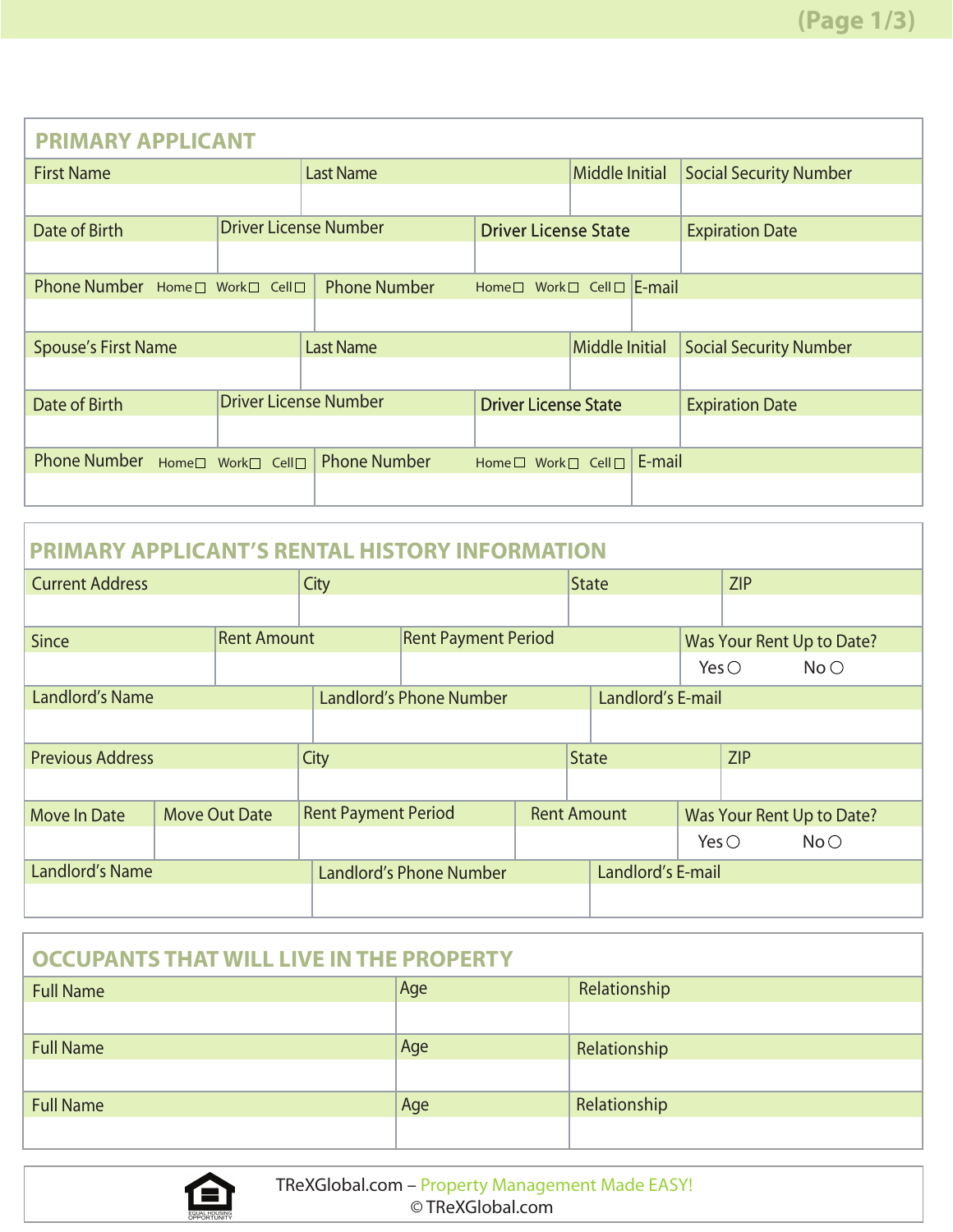### **PETS THAT WILL LIVE IN THE PROPERTY**

| Number of pets   Type/Breed | Indoor/Outdoor | Name/Age |
|-----------------------------|----------------|----------|
|                             |                |          |
|                             |                |          |

| <b>APPLICANT'S EMPLOYMENT HISTORY</b> |                            |               |                          |                              |
|---------------------------------------|----------------------------|---------------|--------------------------|------------------------------|
| <b>Current Employer</b>               | Position                   |               | <b>Supervisor's Name</b> |                              |
|                                       |                            |               |                          |                              |
| <b>Supervisor's Phone Number</b>      | <b>Supervisor's E-mail</b> | <b>Salary</b> |                          | <b>How Long Worked There</b> |
|                                       |                            |               |                          |                              |
| <b>Previous Employer</b>              | Position                   |               | <b>Supervisor's Name</b> |                              |
|                                       |                            |               |                          |                              |
| <b>Supervisor's Phone Number</b>      | <b>Supervisor's E-mail</b> | Salary        |                          | <b>How Long Worked There</b> |
|                                       |                            |               |                          |                              |

# Make Model Model Rear Rear Readers and License Plate **APPLICANT'S VEHICLE INFORMATION** Year Make Model Model **Model** Year License Plate

| <b>APPLICANT'S REFERENCE</b> |              |        |       |
|------------------------------|--------------|--------|-------|
| <b>Full Name</b>             | Relationship | E-mail | Phone |
|                              |              |        |       |
| <b>Full Name</b>             | Relationship | E-mail | Phone |
|                              |              |        |       |
| <b>Full Name</b>             | Relationship | E-mail | Phone |
|                              |              |        |       |

|                  | <b>APPLICANT'S CREDIT HISTORY</b> |                |                          |                |
|------------------|-----------------------------------|----------------|--------------------------|----------------|
| <b>Bank Name</b> | <b>Savings Account #</b>          | <b>Balance</b> | <b>Checking Account#</b> | <b>Balance</b> |
|                  |                                   |                |                          |                |
| <b>Bank Name</b> | <b>Savings Account #</b>          | <b>Balance</b> | <b>Checking Account#</b> | <b>Balance</b> |
|                  |                                   |                |                          |                |
| <b>Bank Name</b> | <b>Savings Account #</b>          | <b>Balance</b> | <b>Checking Account#</b> | <b>Balance</b> |
|                  |                                   |                |                          |                |

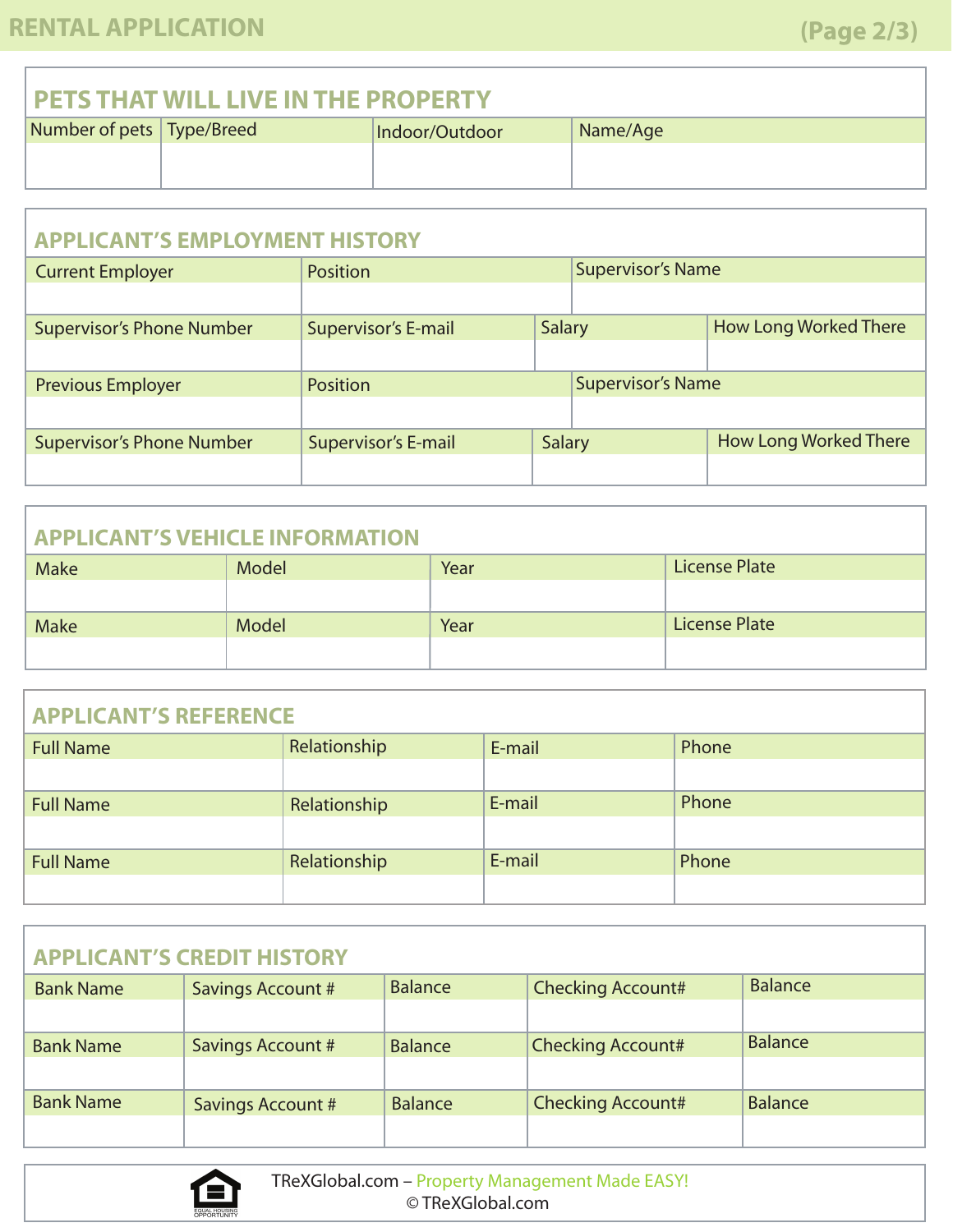## **RENTAL APPLICATION**

| Has the Applicant or Occupants named in application ever filed for bankruptcy? |                                                                                                                    |                                                                        |                                                                                                                                                                                                                                        |  |  |
|--------------------------------------------------------------------------------|--------------------------------------------------------------------------------------------------------------------|------------------------------------------------------------------------|----------------------------------------------------------------------------------------------------------------------------------------------------------------------------------------------------------------------------------------|--|--|
| Yes $\circ$ No $\circ$                                                         |                                                                                                                    |                                                                        |                                                                                                                                                                                                                                        |  |  |
| <b>Date Filed</b>                                                              |                                                                                                                    | <b>Date Granted</b>                                                    | <b>Date Discharged</b>                                                                                                                                                                                                                 |  |  |
|                                                                                |                                                                                                                    |                                                                        |                                                                                                                                                                                                                                        |  |  |
|                                                                                |                                                                                                                    |                                                                        | Has the Applicant or Occupants named in application ever been evicted or had judgment issued against him/her?                                                                                                                          |  |  |
| Yes $\circ$ No $\circ$                                                         |                                                                                                                    |                                                                        |                                                                                                                                                                                                                                        |  |  |
|                                                                                |                                                                                                                    |                                                                        |                                                                                                                                                                                                                                        |  |  |
|                                                                                | Are there any outstanding judgments against Applicant or Occupants named in application?<br>Yes $\circ$ No $\circ$ |                                                                        |                                                                                                                                                                                                                                        |  |  |
|                                                                                |                                                                                                                    |                                                                        |                                                                                                                                                                                                                                        |  |  |
|                                                                                | thereof in the past seven (7) years?                                                                               |                                                                        | Has Applicant or Occupants named in application had property foreclosed upon or given title or deed in lieu                                                                                                                            |  |  |
| Yes $\circ$ No $\circ$                                                         |                                                                                                                    |                                                                        |                                                                                                                                                                                                                                        |  |  |
|                                                                                |                                                                                                                    |                                                                        |                                                                                                                                                                                                                                        |  |  |
|                                                                                | acquittal or a finding of not guilty?                                                                              |                                                                        | Has Applicant or Occupants named in application have pending criminal charges or ever been convicted of, plead<br>guilty, or no contest to, any criminal offense(s) other than traffic infractions that were disposed of other than by |  |  |
| Yes $\circ$ No $\circ$                                                         |                                                                                                                    |                                                                        |                                                                                                                                                                                                                                        |  |  |
|                                                                                |                                                                                                                    | Is the Applicant or Occupants named in application party to a lawsuit? |                                                                                                                                                                                                                                        |  |  |
|                                                                                | Yes $\circ$ No $\circ$                                                                                             |                                                                        |                                                                                                                                                                                                                                        |  |  |
|                                                                                |                                                                                                                    |                                                                        |                                                                                                                                                                                                                                        |  |  |
|                                                                                |                                                                                                                    |                                                                        | Is Applicant or Occupants named in application obligated to pay alimony, child support, or separate maintenance?                                                                                                                       |  |  |
| Yes $\circ$ No $\circ$                                                         |                                                                                                                    |                                                                        |                                                                                                                                                                                                                                        |  |  |
|                                                                                | thereof in the past seven (7) years?                                                                               |                                                                        | Has Applicant or Occupants named in application had property foreclosed upon or given title or deed in lieu                                                                                                                            |  |  |
| Yes $\circ$ No $\circ$                                                         |                                                                                                                    |                                                                        |                                                                                                                                                                                                                                        |  |  |
|                                                                                | <b>Agreement and Authorization</b>                                                                                 |                                                                        |                                                                                                                                                                                                                                        |  |  |
|                                                                                | a rental application and not a lease agreement.                                                                    |                                                                        | The statements above made are true and correct. Applicant authorizes to conduct a credit check and applicant knows that this is                                                                                                        |  |  |
| Date                                                                           |                                                                                                                    | Signature                                                              |                                                                                                                                                                                                                                        |  |  |
|                                                                                |                                                                                                                    |                                                                        |                                                                                                                                                                                                                                        |  |  |
|                                                                                |                                                                                                                    |                                                                        |                                                                                                                                                                                                                                        |  |  |
| Notes:                                                                         |                                                                                                                    |                                                                        |                                                                                                                                                                                                                                        |  |  |